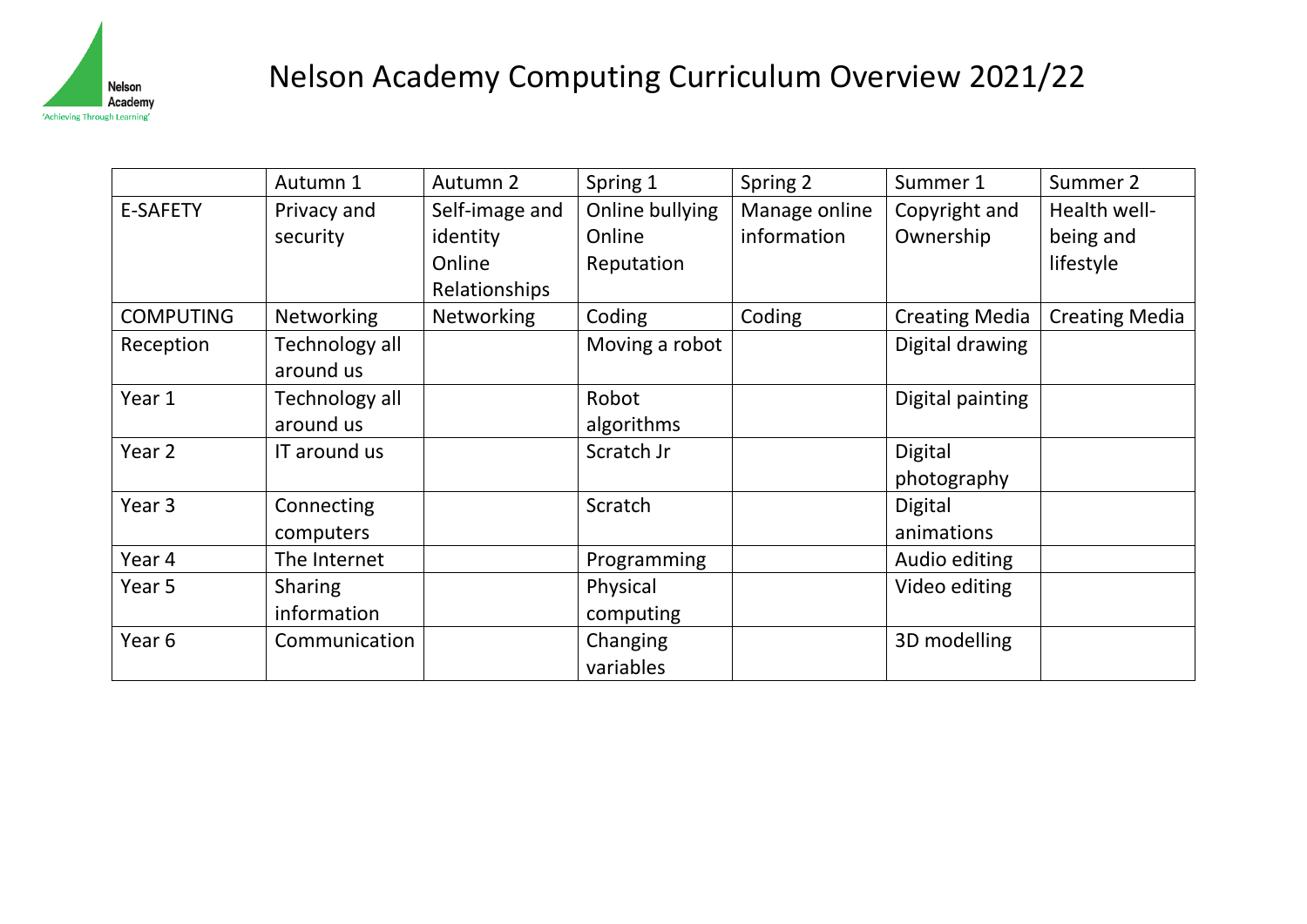

| By the end of Key Stage 1, pupils will:                                                                                                                                                                                                                                                                                                                                                                                                                                                                                                                                                                                                                                                                                                             | By the end of Key Stage 2, pupils will:                                                                                                                                                                                                                                                                                                                                                                                                                                                                                                                                                                                                                                                                                                                                                                                                                                                                                                                                                                                                                                                                                                                                                                                                                                                                                                                                                                                                                                                                                                                   |  |  |
|-----------------------------------------------------------------------------------------------------------------------------------------------------------------------------------------------------------------------------------------------------------------------------------------------------------------------------------------------------------------------------------------------------------------------------------------------------------------------------------------------------------------------------------------------------------------------------------------------------------------------------------------------------------------------------------------------------------------------------------------------------|-----------------------------------------------------------------------------------------------------------------------------------------------------------------------------------------------------------------------------------------------------------------------------------------------------------------------------------------------------------------------------------------------------------------------------------------------------------------------------------------------------------------------------------------------------------------------------------------------------------------------------------------------------------------------------------------------------------------------------------------------------------------------------------------------------------------------------------------------------------------------------------------------------------------------------------------------------------------------------------------------------------------------------------------------------------------------------------------------------------------------------------------------------------------------------------------------------------------------------------------------------------------------------------------------------------------------------------------------------------------------------------------------------------------------------------------------------------------------------------------------------------------------------------------------------------|--|--|
| Recognise common uses of information technology beyond<br>school.<br>Use technology purposefully to create, organise, store,<br>manipulate, and retrieve digital content.<br>Use technology safely and respectfully, keeping personal<br>information private identify where to go for help and support<br>when they have concerns about content or contact on the<br>internet or other online technologies.<br>Use technology safely and respectfully.<br>Understand what algorithms are; how they are implemented<br>as programs on digital devices; and that programs execute by<br>following precise and unambiguous instructions.<br>Create and debug simple programs.<br>Use logical reasoning to predict the behaviour of simple<br>programs. | Understand computer networks including the internet; how<br>$\bullet$<br>they can provide multiple services, such as the World Wide<br>Web; and the opportunities they offer for communication<br>and collaboration.<br>Select, use and combine a variety of software (including<br>internet services) on a range of digital devices to design and<br>create a range of programs, systems and content that<br>accomplish given goals, including collecting, analysing,<br>evaluating and presenting data and information.<br>Design, write, and debug programs that accomplish specific<br>goals, including controlling or simulating physical systems;<br>solve problems by decomposing them into smaller parts.<br>Use sequence, selection, and repetition in programs; work<br>with variables and various forms of input and output.<br>Use logical reasoning to explain how some simple algorithms<br>work, and to detect and correct errors in algorithms and<br>programs.<br>Use technology safely, respectfully, and responsibly;<br>recognise acceptable/unacceptable behaviour; identify a<br>range of ways to report concerns about content and contact<br>Use search technologies effectively and work with various<br>forms of input.<br>Understand computer networks, including the internet; how<br>they can provide multiple services, such as the World Wide<br>Web, and the opportunities they offer for communication<br>and collaboration.<br>Recognise inappropriate content, contact, and conduct and<br>know how to report concerns |  |  |